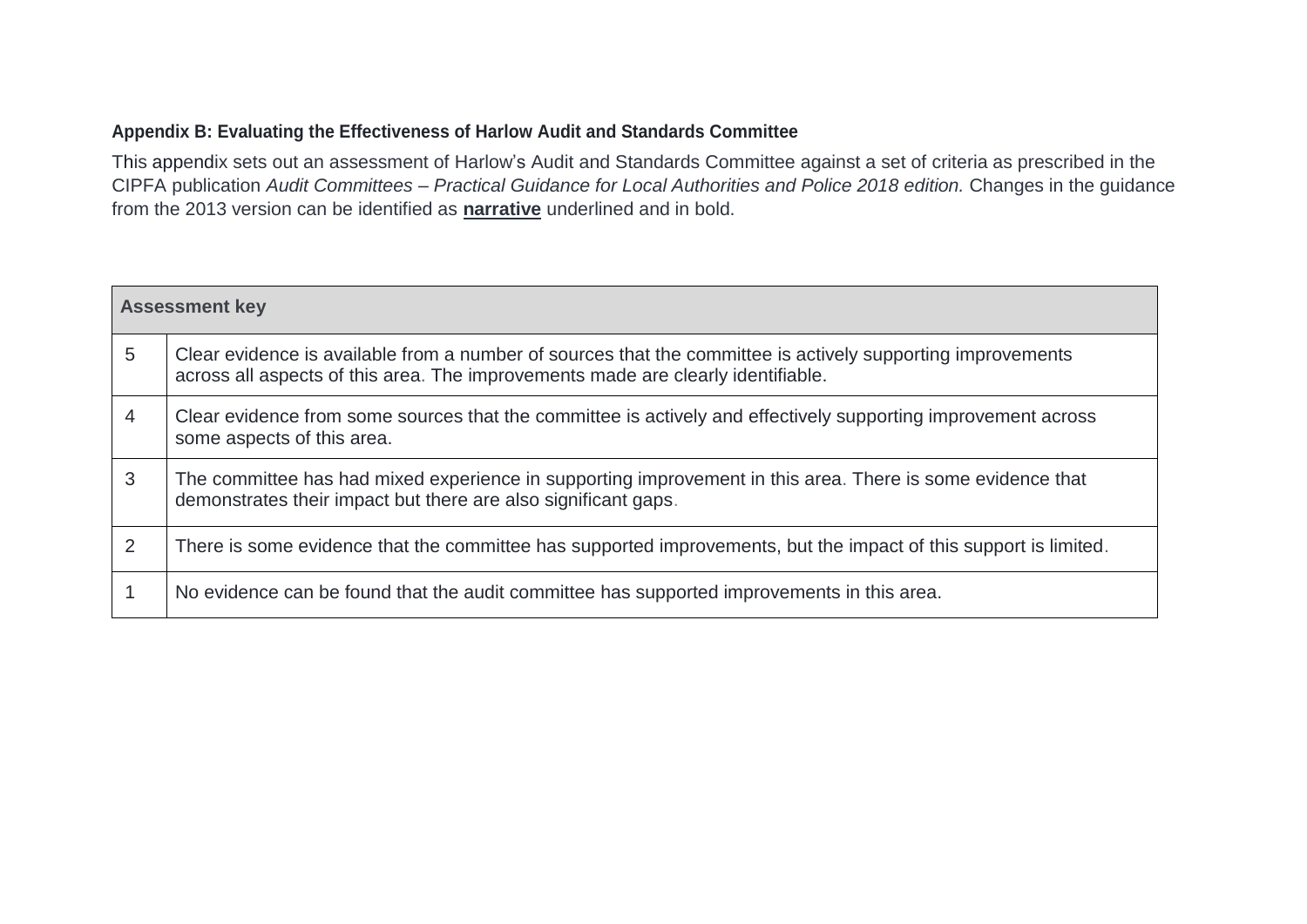| Areas where the audit committee<br>can add value by supporting<br>improvement                 | Examples of how the audit committee can<br>add value and provide evidence of<br>effectiveness                                                                                                                                                                                                                                                                                                                                                                                                                                                                         | Self-evaluation, examples, areas of<br>strength and weakness                                                                                                                                                                                                                                                                                                                                                                                                                                                                                                                                                                                                                   | <b>Overall</b><br>assessment: 5-1<br>See key above |
|-----------------------------------------------------------------------------------------------|-----------------------------------------------------------------------------------------------------------------------------------------------------------------------------------------------------------------------------------------------------------------------------------------------------------------------------------------------------------------------------------------------------------------------------------------------------------------------------------------------------------------------------------------------------------------------|--------------------------------------------------------------------------------------------------------------------------------------------------------------------------------------------------------------------------------------------------------------------------------------------------------------------------------------------------------------------------------------------------------------------------------------------------------------------------------------------------------------------------------------------------------------------------------------------------------------------------------------------------------------------------------|----------------------------------------------------|
| 1. Promoting the principles of good<br>governance and their application to<br>decision making | Supporting the development of the local<br>code of governance.<br>Providing robust review of the Annual<br>Governance Statement (AGS) and the<br>assurances underpinning it.<br>Working with key members to improve their<br>understanding of the AGS and their<br>contribution to it.<br>Supporting reviews/audits of governance<br>arrangements.<br>Participating in self-assessments of<br>governance arrangements.<br>Working with partner audit committees to<br>review governance arrangements in<br>partnerships. (Note: Not applicable to Harlow<br>Council). | Annual Governance Statement review by<br>the Committee prior to its presentation as<br>part of the Statement of Accounts. Annual<br>report from Internal Audit.<br>The Committee periodically reviews the<br><b>Council's Local Code of Corporate</b><br>Governance to ensure it remains relevant.<br>Last undertaken November 2017 and is on<br>the November 2018 agenda.<br>Audit committee effectiveness last<br>undertaken November 2017 and was<br>postponed for 2017 whilst waiting for new<br>CIPFA guidance.<br>The Audit Committee has its own training<br>programme, which is open to all Members<br>including the effective audit committee and<br>risk management. | 5                                                  |
| 2. Contributing to the development<br>of an effective control environment                     | <b>Actively</b> monitoring the implementation of<br>recommendations from auditors.<br>Encouraging ownership of the internal control<br>framework by appropriate managers.<br>Raising significant concerns over controls<br>with appropriate senior managers.                                                                                                                                                                                                                                                                                                          | Audit recommendation tracker to each<br>Committee. Officers have been called to<br>account, where appropriate, by the<br>Committee. Wider engagement with Officers<br>should be explored.<br>Annual report from Internal Audit and<br>supplemented with regular progress reports<br>of internal work undertaken.<br>The Section 151 Officer attends all Audit<br>Committee meetings.                                                                                                                                                                                                                                                                                           | 5                                                  |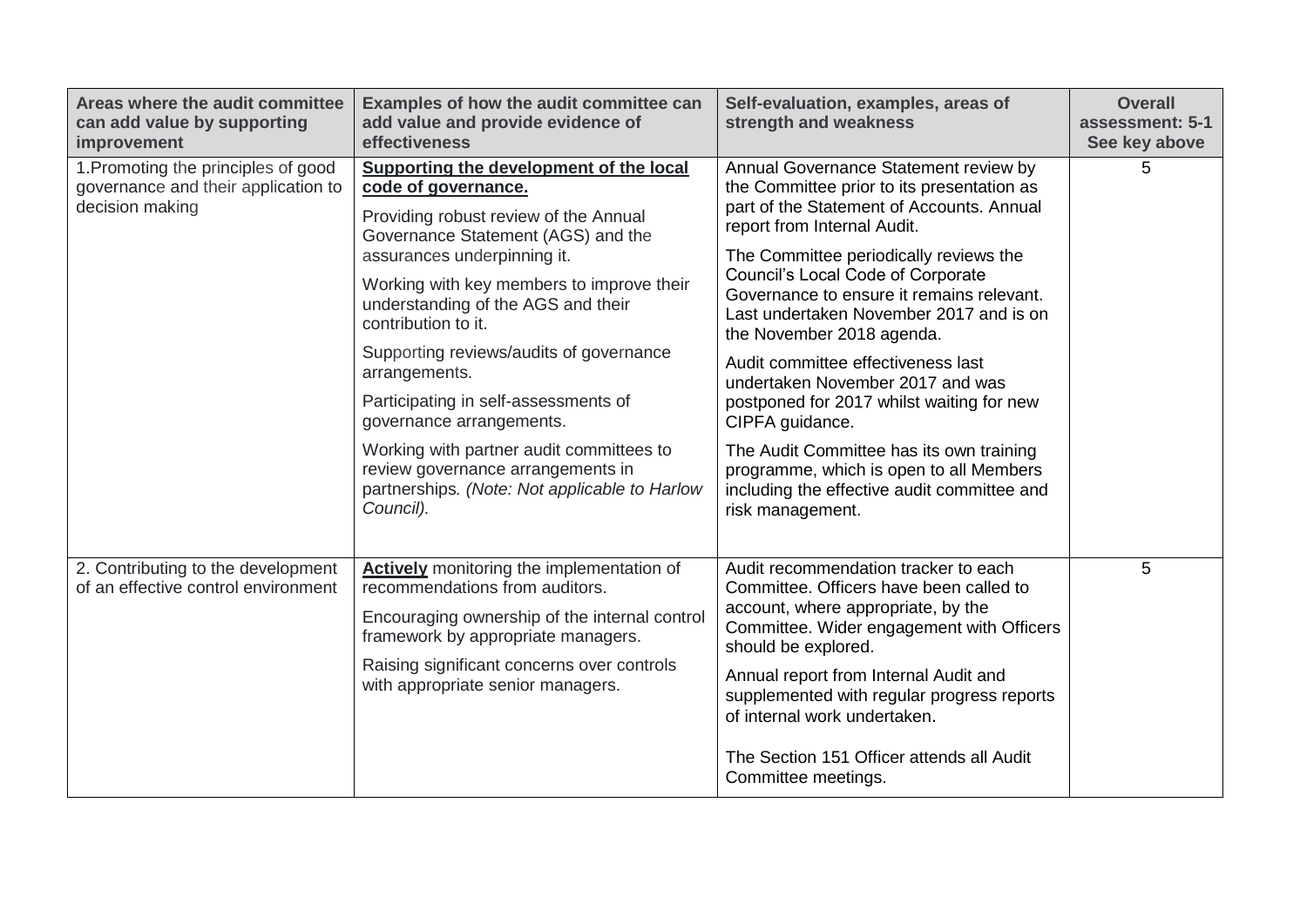| Areas where the audit committee<br>can add value by supporting<br>improvement                                                                               | Examples of how the audit committee can<br>add value and provide evidence of<br>effectiveness                                                              | Self-evaluation, examples, areas of<br>strength and weakness                                                                                                                                                     | <b>Overall</b><br>assessment: 5-1<br>See key above |
|-------------------------------------------------------------------------------------------------------------------------------------------------------------|------------------------------------------------------------------------------------------------------------------------------------------------------------|------------------------------------------------------------------------------------------------------------------------------------------------------------------------------------------------------------------|----------------------------------------------------|
| 3. Supporting the establishment of<br>arrangements for the governance<br>of risk and for effective                                                          | Reviewing risk management arrangements<br>and their effectiveness, e.g. risk management<br>benchmarking.                                                   | Corporate risk register reviewed by<br>Committee at each meeting and subject to<br>relevant challenge.                                                                                                           | 5                                                  |
| arrangements to manage risks                                                                                                                                | Monitoring improvements.                                                                                                                                   | Members have been provided with risk                                                                                                                                                                             |                                                    |
|                                                                                                                                                             | Holding risk owners to account for<br>major/strategic risks.                                                                                               | management training including the Council's<br>risk management strategy and toolkit.                                                                                                                             |                                                    |
| 4. Advising on the adequacy of the<br>assurance framework and                                                                                               | Specifying its assurance needs, identifying<br>gaps or overlaps in assurance.                                                                              | Committee reviews and will challenge<br>reports from the different assurance                                                                                                                                     | 5                                                  |
| considering whether assurance is<br>deployed efficiently and effectively                                                                                    | Seeking to streamline assurance gathering<br>and reporting.                                                                                                | providers including Internal and External<br>Audit and risk management.                                                                                                                                          |                                                    |
|                                                                                                                                                             | Reviewing the effectiveness of assurance<br>providers, e.g. internal audit, risk<br>management, external audit.                                            |                                                                                                                                                                                                                  |                                                    |
| 5. Supporting the quality of the                                                                                                                            | Reviewing the audit charter and functional                                                                                                                 | Internal Audit progress report to each                                                                                                                                                                           | 5                                                  |
| internal audit activity, particularly<br>by underpinning its organisational<br>independence                                                                 | reporting arrangements.<br>Assessing the effectiveness of internal audit<br>arrangements, providing constructive<br>challenge and supporting improvements. | Committee meeting. Annual review of Audit<br>Charter and quality assurance and<br>improvement programme, ensuring<br>compliance with the Public Sector Internal<br>Audit Standards (PSIAS).                      |                                                    |
|                                                                                                                                                             | <b>Actively supporting the quality assurance</b><br>and improvement programme of internal<br>audit.                                                        | Audit Chair was actively involved in the<br>2016/17 External Quality Assessment of<br>Internal Audit, which is required every five<br>years under PSIAS.                                                         |                                                    |
| 6. Aiding the achievement of the<br>authority's goals and objectives<br>through helping to ensure<br>appropriate governance, risk,<br>control and assurance | Reviewing how the governance<br>arrangements support the achievement of<br>sustainable outcomes.                                                           | Committee achieves this through<br>assessment of risks, Internal Audit work and<br>External Audit findings. The involvement of<br>the Committee in the agreement of and<br>content of the annual Audit Plan also | 5                                                  |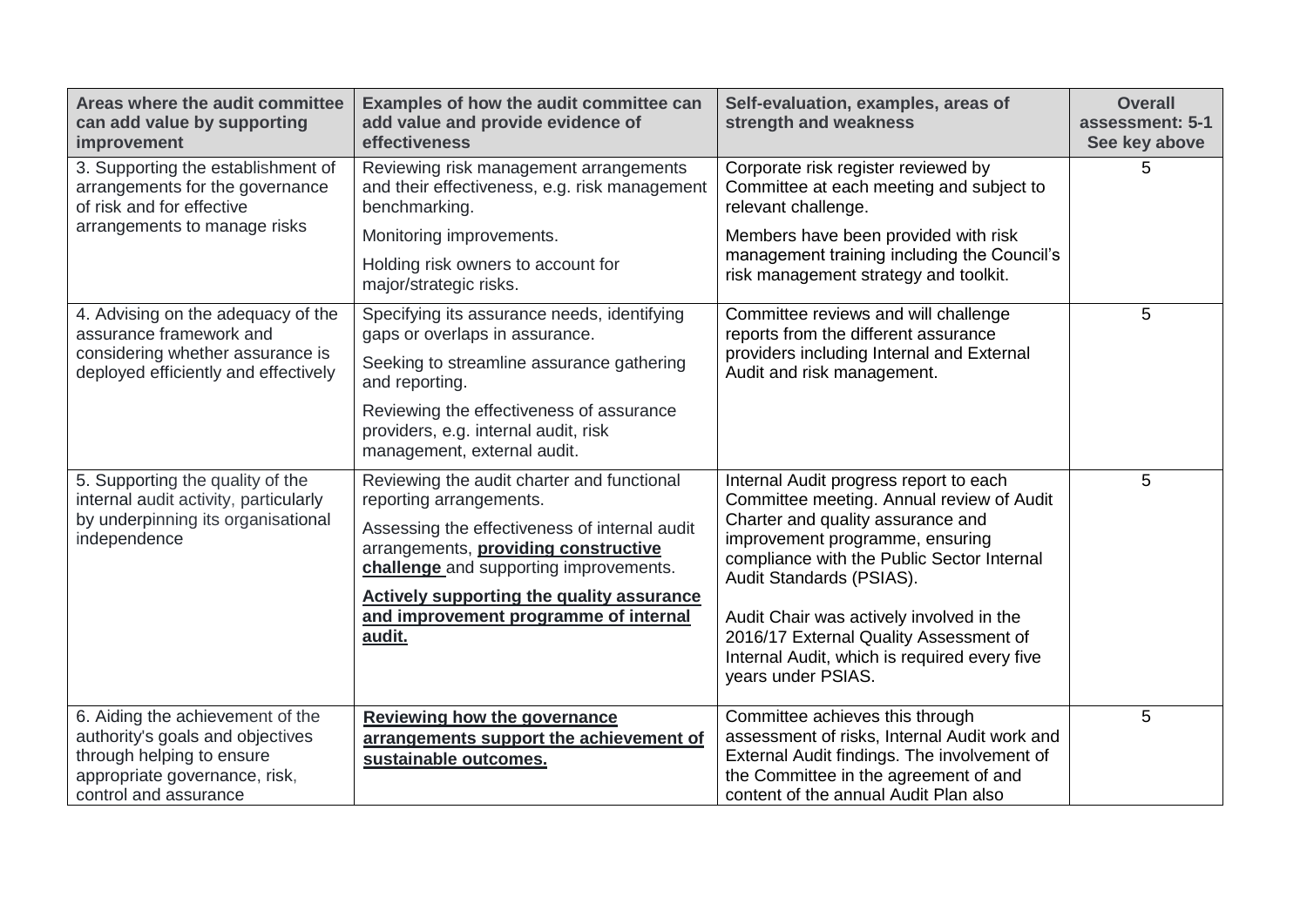| Areas where the audit committee<br>can add value by supporting<br>improvement                                                                               | Examples of how the audit committee can<br>add value and provide evidence of<br>effectiveness                                                                                                                                                                                                                                                                | Self-evaluation, examples, areas of<br>strength and weakness                                                                                                                                                                                                                                                                                                                                                                                                                                                                                                                                                         | <b>Overall</b><br>assessment: 5-1<br>See key above |
|-------------------------------------------------------------------------------------------------------------------------------------------------------------|--------------------------------------------------------------------------------------------------------------------------------------------------------------------------------------------------------------------------------------------------------------------------------------------------------------------------------------------------------------|----------------------------------------------------------------------------------------------------------------------------------------------------------------------------------------------------------------------------------------------------------------------------------------------------------------------------------------------------------------------------------------------------------------------------------------------------------------------------------------------------------------------------------------------------------------------------------------------------------------------|----------------------------------------------------|
| arrangements                                                                                                                                                | Reviewing major projects and programmes to<br>ensure that governance and assurance<br>arrangements are in place.<br>Reviewing the effectiveness of performance<br>management arrangements.                                                                                                                                                                   | enables key risks to be adequately<br>monitored.<br>In addition, the Committee reviews the<br>Annual Governance Statement and Local<br>Code of Corporate Governance.                                                                                                                                                                                                                                                                                                                                                                                                                                                 |                                                    |
| 7. Supporting the development of<br>robust arrangements for ensuring<br>value for money (VfM)                                                               | Ensuring that assurance on value for money<br>arrangements are included in the assurances<br>received by the audit committee.<br>Considering how performance in value for<br>money is evaluated as part of the AGS.                                                                                                                                          | This is undertaken as part of the annual<br>accounts process, VfM work undertaken<br>and reported on by External Audit.<br>This, in turn, along with other assurance<br>providers (such as Internal Audit and the<br>Corporate Governance Group), informs the<br>Annual Governance Statement report which<br>is approved by the Committee after<br>appropriate scrutiny and questioning.                                                                                                                                                                                                                             | 5                                                  |
| 8. Helping the authority to<br>implement the values of good<br>governance, including effective<br>arrangements for countering fraud<br>and corruption risks | Reviewing arrangements against the<br>standards set out in Code of Practice on<br>Managing the Risk of Fraud and Corruption<br>(CIPFA, 2014).<br>Reviewing fraud risks and the effectiveness of<br>the organisation's strategy to address those<br>risks.<br>Assessing the effectiveness of ethical<br>governance arrangements for both staff and<br>members | Fraud risks considered by the Committee as<br>part of the risk management framework and<br>the work of both Internal and External Audit.<br>This includes regular updates on the work<br>undertaken by the Council which is<br>overseen by the Corporate Fraud Group.<br>In line with good practice the Committee<br>should periodically review the Council's anti-<br>fraud and corruption strategy and its<br>approach to anti-fraud and corruption. This<br>was last undertaken in March 2018.<br>Ethical governance forms part of the Audit<br>and Standards Committee role, as per their<br>Terms of Reference. | 5                                                  |